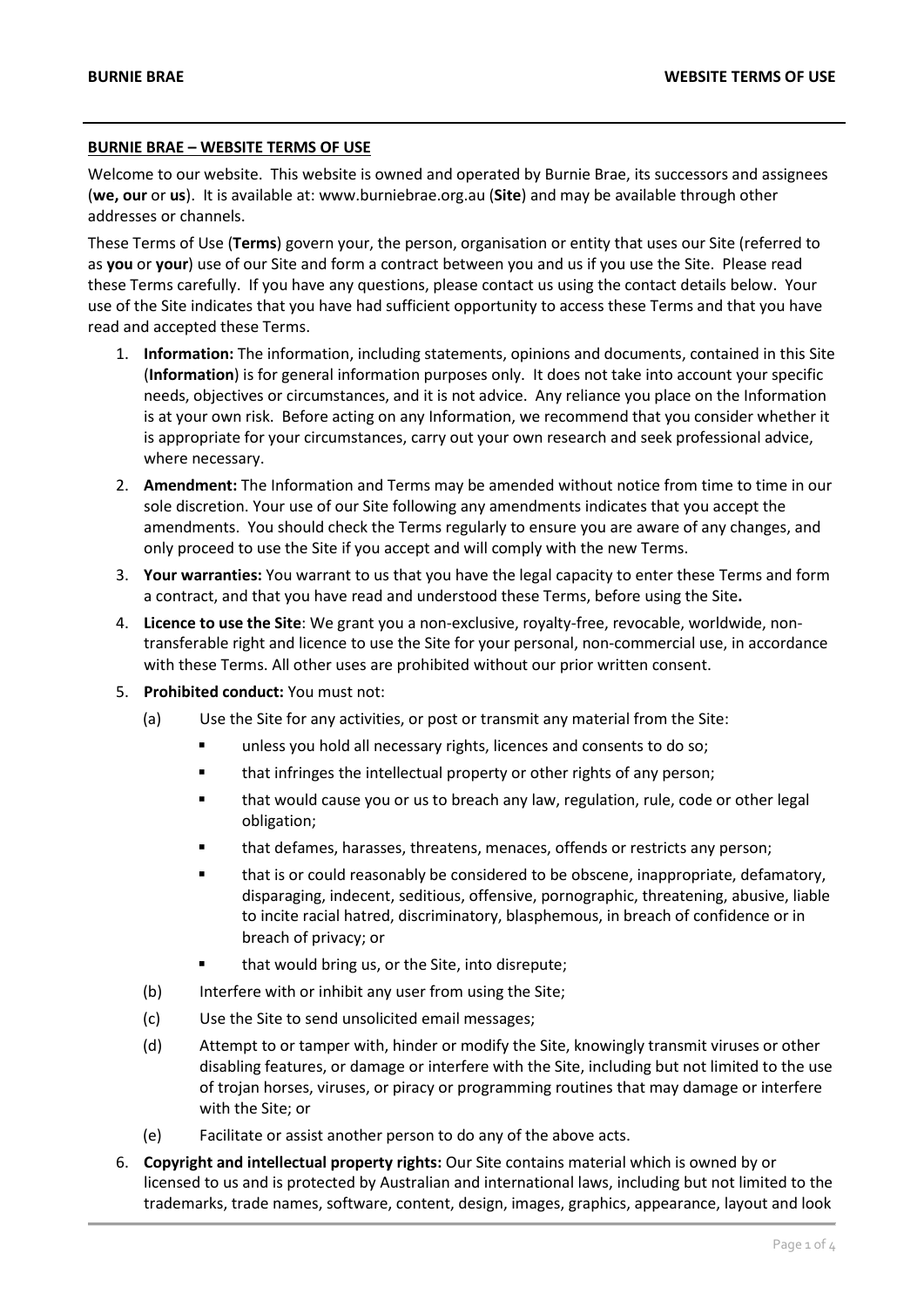of our Site. We own the copyright which subsists in all creative and literary works displayed on the Site.

You agree that, as between you and us, we own all intellectual property rights in the Site, and that nothing in these Terms constitutes a transfer of any intellectual property rights. Your use of the Site does not grant you a licence to, or act as a right to, use any of the intellectual property, whether registered or unregistered, displayed on the Site without the express written permission of the owner.

You must not breach any copyright or intellectual property rights connected with the Site. This includes but is not limited to:

- (a) altering or modifying any of the code or the material on the Site;
- (b) causing any of the material on the Site to be framed or embedded in another website;
- (c) creating derivative works from the content of the Site; or
- (d) using the Site for commercial purposes.
- 7. **Republishing:** You may republish, copy, distribute, transmit, or publicly display (in hard copy, soft copy or online) material on the Site on the following grounds:
	- (a) you must make no alterations to the material;
	- (b) you must attribute the material to our Site, including linking back to our Site where possible; and
	- (c) you must not do so in a way that could reasonably be considered to be obscene, inappropriate, defamatory, disparaging, indecent, seditious, offensive, pornographic, threatening, abusive, liable to incite racial hatred, discriminatory, blasphemous, in breach of confidence or in breach of privacy, or that would bring us, or the Site, into disrepute.
- 8. **Privacy:** We are committed to protecting your privacy. Please read our Privacy Policy which is available on the Site. By agreeing to these Terms, you agree to accept our Privacy Policy.
- 9. **Your content:** If you choose to add any content on the Site, you:
	- (a) warrant to us that you have all necessary rights to post the content;
	- (b) grant us a perpetual, non-exclusive, royalty-free, irrevocable, worldwide and transferable right and licence to use that content in any way (including but not limited to, by reproducing, changing, and communicating the content to the public) and permit us to authorise any other person to do the same thing; and
	- (c) you consent to any act or omission which would otherwise constitute an infringement of your moral rights, and if you add any content in which any third party has moral rights, you must ensure that the third party consents in the same manner.
- 10. **Third party information:** The Site may contain third party information, including but not limited to user comments, guest articles and advertisements (**Third Party Information**). We do not control, recommend, endorse, sponsor or approve Third Party Information, including any information, products or services mentioned in Third Party Information. You should make your own investigations with respect to the suitability of Third Party Information for you.
- 11. **Third party links and websites:** This Site may contain links to websites owned by third parties (**Third Party Sites**). We do not control, recommend, endorse, sponsor or approve Third Party Sites, including any information, products or services mentioned on Third Party Sites. You should make your own investigations with respect to the suitability of Third Party Sites for you.
- 12. **Reservation of rights:** We reserve the right to amend or delete any and all of your content, Third Party Information and/or Third Party Sites, and to block any user, if we believe that there is a violation of these Terms, or for any other reason, in our sole discretion.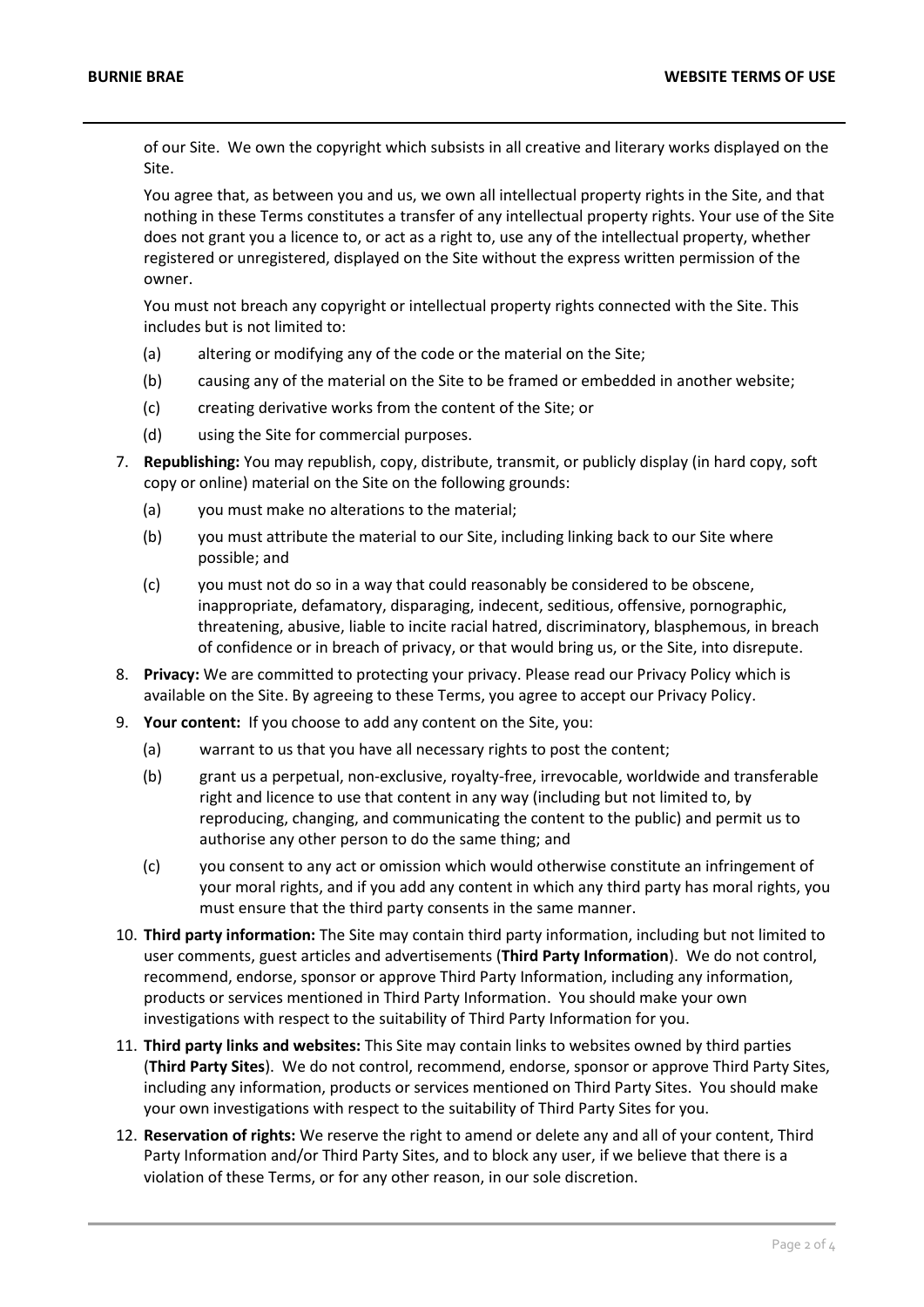- 13. **Delays and outages**: We are not responsible for any delays or interruptions to the Site. We will use commercially reasonable efforts to minimise delays and interruptions. We cannot warrant that the Site will be available at all times or at any given time. We may at any time and without notice to you, discontinue the Site in whole or in part. We are not responsible for any loss, cost, damage or liability that may result from our discontinuance of the Site.
- 14. **Limitation of liability:** To the extent permitted by law, we exclude all liability for any loss, damage, costs or expense, whether direct, indirect, incidental, special and/or consequential including loss of profits, suffered by you or any third party, or claims made against you or any third party which result from any use of or access to, or any inability to use or access, the Site.

To the extent permitted by law, we exclude all representations, guarantees, warranties or terms (whether express or implied) other than those expressly set out in these Terms, and the Australian Consumer Law to the extent applicable.

15. **Disclaimer:** The Site is provided to you without warranties, express or implied, including but not limited to implied warranties of merchantability and/or fitness for a particular purpose. We do not warrant that the functions contained in any material on the Site or your access to the Site will be error free, that any defects will be corrected, that the Site or the server which stores and transmits material to you are free of viruses or any other harmful components, or that the Site will operate on a continuous basis or be available at any time.

While we endeavour to keep the Site and Information up to date and correct, we make no representations, warranties or guarantee, express or implied, about:

- (a) the completeness, accuracy, reliability, suitability or availability of any Information, images, products, services, or related graphics contained on the Site for any purpose;
- (b) Third Party Information; or
- (c) Third Party Sites.

You read, use, and act on information contained on the Site, Third Party Information and/or Third Party Sites, strictly at your own risk.

- 16. **Indemnity:** By using the Site, you agree to defend and fully indemnify and hold us (and our officers, directors, employees, contractors and agents) harmless from and against all claims, actions, suits, demands, damages, liabilities, costs or expenses (including legal costs and expenses on a full indemnity basis), including in tort, contract or negligence, arising out of or connected to:
	- (a) your use of or access to the Site;
	- (b) any breach by you of these Terms; or
	- (c) any wilful, unlawful or negligent act or omission by you.

This defence and indemnification obligation will survive these Terms and your use of the Site. These Terms, and any rights and licences granted hereunder, may not be transferred or assigned by you, but may be assigned by us without restriction.

- 17. **Breach**: You may only use the Site for lawful purposes and in a manner consistent with the nature and purpose of the Site. By using the Site, you agree that the exclusions and limitations of liability set out in these Terms are reasonable. If you do not think they are reasonable you must not use the Site. We reserve the right to remove any and all content found to be in breach of intellectual property rights, including without limitation copyright, or which in our opinion is deemed inappropriate and/or illegal. If you breach these Terms, we reserve the right to block you from the Site and to enforce our rights against you. If we do not act in relation to a breach of these Terms by you, this does not waive our rights to act with respect to subsequent or similar breaches of these Terms by you. All rights not expressly granted in these Terms are reserved.
- 18. **Exclusion of competitors:** You are prohibited from using the Site, including the Information, in any way that competes with our business. If you breach this term, we will hold you responsible for any